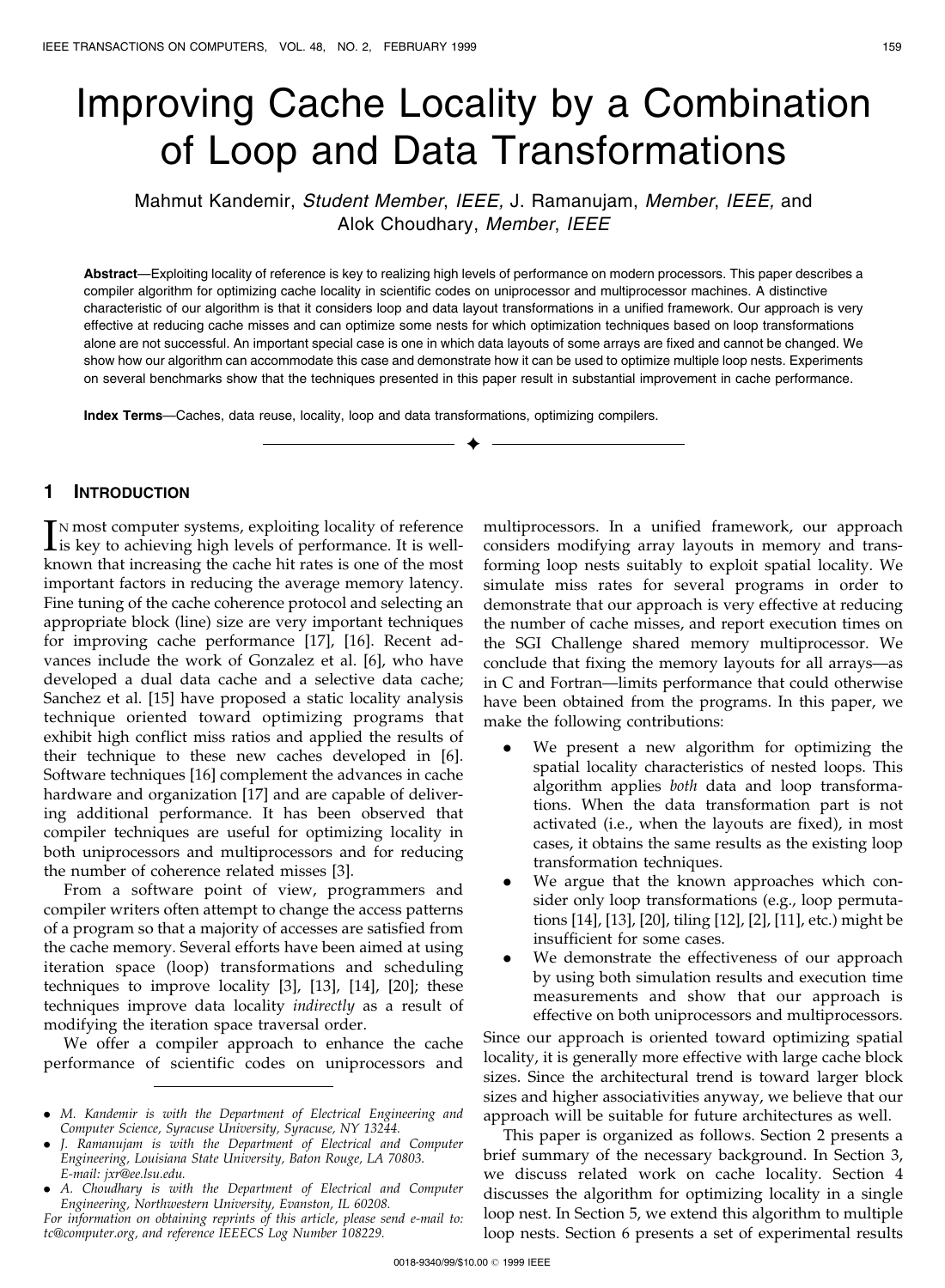which illustrate the efficacy of our approach. Section 7 presents our work on false sharing. In Section 8, we conclude with a summary and discussion.

## 2 PRELIMINARIES

We represent each iteration of a loop nest of depth  $n$  using a loop iteration vector  $\vec{I} = (i_1, i_2, ..., i_n)$ , where  $i_k$  is the value of the index of the kth loop from the outermost. The subscript function in each reference to an *m*-dimensional array  $U$  in such a loop nest is assumed to be an affine function of the iteration represented by  $\vec{I}$ , i.e.,  $\vec{I}$  is mapped onto data element  $L^U \vec{I} + b^{\vec{U}}$ . Here,  $L^U$  is an  $m \times n$  matrix called the *reference* (access) matrix and the *m*-vector  $\vec{b}^{\vec{U}}$  is called the offset vector [20].

Linear mappings between iteration spaces of loop nests can be modeled by nonsingular transformation matrices [13]. On applying a transformation  $T$  to a loop with index  $\vec{I}$ , the transformed loop index becomes  $\vec{I}' = T\vec{I}$  and the transformed reference matrix becomes  $L^{\mathrm{U}}T^{-1}$ . Similarly, if  $\vec{d}$  is the distance (direction) vector, on applying T, then  $T\vec{d}$  is the new distance (direction) vector. A transformation is legal if and only if  $T\vec{d}$  is lexicographically positive for every  $\vec{d}$ [21]. In this paper, we denote  $T^{-1}$  by Q. An important characteristic of our algorithm is that the entries of  $Q = [q_{ij}]$ are derived systematically using the array reference matrices.

In order to obtain good performance from programs running on a machine that contains some sort of cache memory, cache locality should be exploited. That is, data brought into cache should be reused as much as possible before it is replaced. The reuse of the same data while it is still in the cache is called as temporal locality, whereas the use of the nearby data in a cache line is called spatial locality [20]. We have to stress that a program may have data reuse but, due to the replacement of the data, it might not be able to exploit cache locality.

The scope of our work is dense matrix programs with affine subscript functions and affine loop bounds; we focus mainly on self-spatial reuse since the cases where the group-spatial reuses bring an additional reuse dimension over the self-spatial reuse space are rare [21]. We assume that the memory layout of an  $m$ -dimensional array can be in any of the m! forms, each of which corresponding to layout of data in memory linearly by a nested traversal of the axes in some predetermined order. In other words, the data storage schemes we consider can be expressed as permutations of the dimensions of the array. For a two-dimensional array, these are only row-major and column-major layouts. For a three-dimensional array, there are six possible storages, and so on. Each layout that we consider in this paper has a fastest changing dimension, that is, the innermost dimension in the traversal of array in memory. For instance, for row-major layouts, the last dimension is the fastest changing dimension. Our algorithm only determines the fastest changing dimension; this is because the relative order of the other dimensions may not be as important, assuming large array bounds.

## 3 RELATED WORK

#### 3.1 Loop Transformations for a Fixed Layout

Wolf and Lam [20] present definitions of different types of reuse and propose an algorithm to optimize locality. Their algorithm evaluates a subset of legal loop transformations and transforms the loop nest such that the locality is maximized. They focus on tiling the innermost loops. In contrast, Li [13] uses the concept of reuse distance. His algorithm can represent the reuse vectors precisely and the transformations operate directly on reuse vectors. McKinley et al. [14] offer a unified optimization technique consisting of loop permutation, loop fusion, and loop distribution. None of these consider data space (memory layout) transformations. In this paper, we show that data space transformations can also make a difference on the locality properties of the programs. Moreover, by unifying data space transformations with iteration space transformations, locality can be exploited in a better way, which is not possible using the loop and data transformations by themselves.

Unlike the pure loop transformations discussed above, Anderson et al. [1] propose a data layout transformation technique for distributed shared memory machines. By using two types of data transformations (strip-mining and permutation), they try to make the data accessed by the same processor contiguous in the shared address space. Their algorithm inherits loop transformation decisions made by a previous phase of the SUIF compiler [19]; so, in a sense, their approach does not lend itself to a direct comparison with ours, which attempts to come up with both loop and data transformations to improve locality.

#### 3.2 Combined Loop and Data Transformations

Cierniak and Li [3] present a unified approach like ours to optimize locality that employs both data and control transformations. The notion of a stride vector is introduced and an optimization strategy is developed for obtaining the desired mapping vectors representing layouts and the transformation matrix. At the end, the following equality is obtained:  $T^T \vec{v} = L^T \vec{m}$ . In this formulation, only the reference matrix  $L$  is known. The algorithm tries to find T, the iteration-space transformation matrix;  $\vec{m}$ , a mapping vector that can assume  $h!$  different forms for an  $h$ dimensional array; and  $\vec{v}$ , the desired stride vector. Since this optimization problem is difficult to solve, the following heuristic is used. First, it is assumed that the transformation matrix contains only 0s and 1s. Second, the value of the stride vector  $\vec{v}$  is assumed to be known beforehand. The algorithm constructs the matrix  $T$  row by row by considering a restricted set of legal mappings. In comparison, our approach is more accurate, as it does not restrict the search space of possible loop transformations. Also our approach is simpler for embedding in a compilation system, since it does not require a prior knowledge of any vector such as  $\vec{v}$ . Our extension to multiple nests is also different from the one proposed by Cierniak and Li [3] for global optimization. Cierniak and Li [4] also use data transformations for optimizing JAVA byte-codes.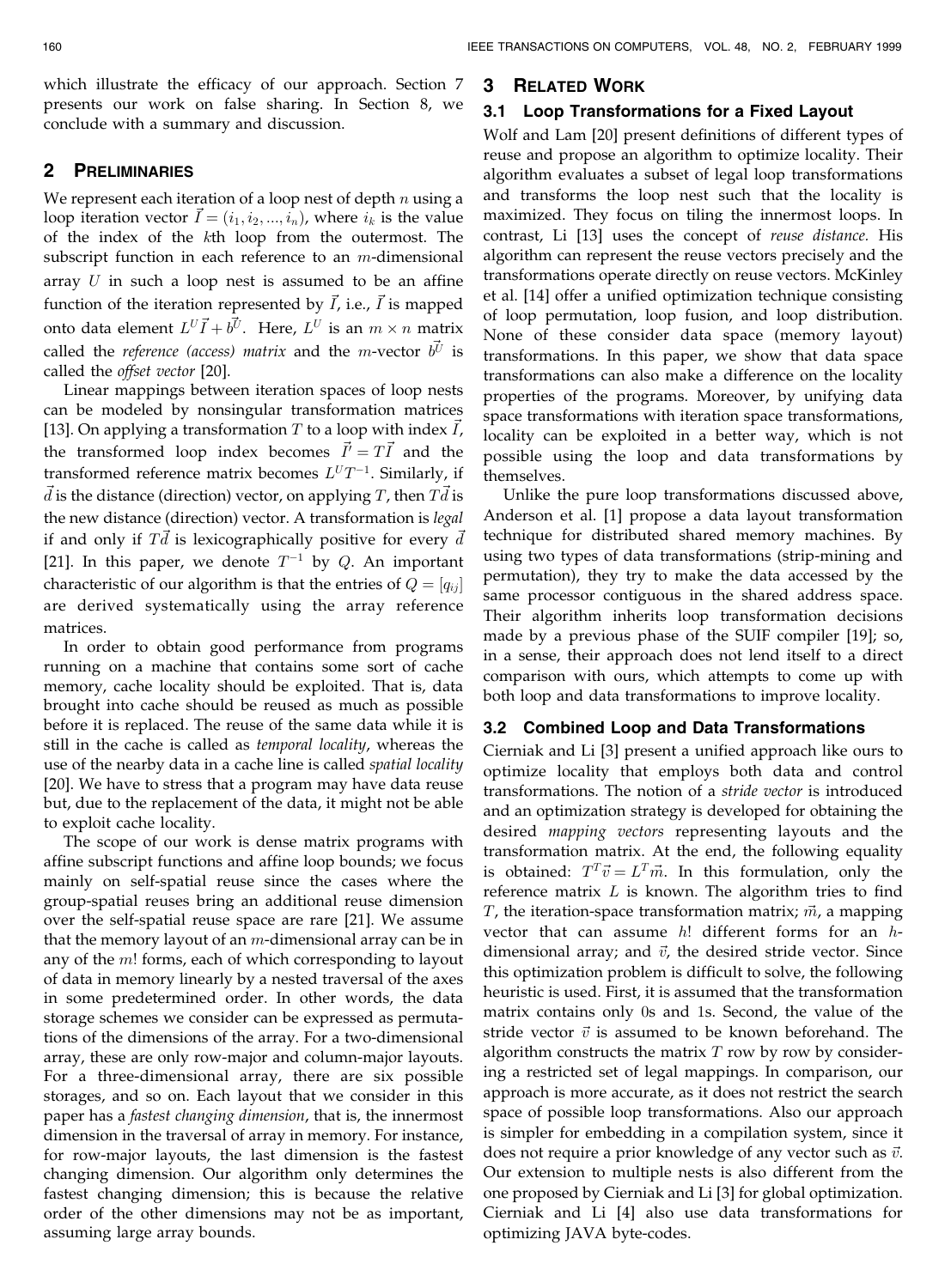#### 4 ALGORITHM FOR OPTIMIZING LOCALITY

In this section, we explain our algorithm that automatically transforms a given loop nest to exploit spatial locality and assigns appropriate memory layouts for arrays, both in a unified framework.

We assume that  $C$  is the array accessed on the LHS with the access function  $L^C \vec{I} + b^{\vec{C}}$ , whereas A is an array from the RHS with the access function  $L^A \vec{I} + \vec{b^A}$ . Let  $j_1$ ,  $j_2$ , ...,  $j_n$  be the loop indices of the transformed nest, starting from outermost position. The following is a brief explanation of our algorithm. More technical details can be found in [10], [9]. In comparison to [10], the techniques presented in this paper handle false sharing as well.

- . Fix the Layout of the LHS Array: Our loop transformation matrix should be such that the LHS array of the transformed loop should have the innermost index as the only element in one of the array dimensions and that index should not appear in any other dimension for this array. In other words, after the transformation, the LHS array  $C$  should be of the form  $C(*, ..., *, j_n, *, ..., *)$ , where  $j_n$  (the new innermost loop index) is in the rth dimension and  $*$ indicates a term independent of  $j_n$ . This means that the  $r\mathrm{th}$  row of the transformed reference matrix for  $C$ is  $(0, ..., 0, 1)$  and all entries of the last column except the one in the rth row are zero. Although this is a stronger requirement than necessary, it is suitable for our purposes in this work. After that, the LHS array can be stored in memory such that the  $r$ th dimension is the fastest changing dimension. This approach effectively exploits the spatial locality for this reference. Notice that all possible values for  $r$ should be considered.
- . Fix the Layouts of the RHS Arrays: Then, the algorithm works on one reference from the RHS at a time. If a row s in the data reference matrix is identical to row  $r$  of the original reference matrix of the LHS array, then the algorithm attempts to store this RHS array in memory such that its dimension s will be the fastest changing dimension. Note that having such a row s does not guarantee that the array will be stored on memory such that the sth dimension will be the fastest changing dimension. In the ideal case, each RHS array will have a row identical to the rth row of LHS array and can be stored on memory such that the corresponding dimension will be the fastest changing dimension.

If the condition stated above does not hold for an RHS array A, it means this array cannot be stored in memory such that the new innermost loop index appears only in the fastest changing dimension. In that case, the algorithm tries to transform the reference to  $A(*, ..., *, f(j_{n-1}), *, ..., *)$ , where  $f(j_{n-1})$ is an affine function of  $j_{n-1}$  and other indices except  $j_n$ , and  $*$  indicates a term independent of both  $j_{n-1}$ and  $j_n$ . This helps in exploiting the spatial locality at the second innermost loop. If no such transformation is possible, the transformed loop index  $j_{n-2}$  is tried and so on. If all loop indices are tried unsuccessfully,

then the remaining entries of  $Q$  are set arbitrarily, observing the data dependences and nonsingularity.

Pick up the Best Alternative: After a loop transformation and corresponding memory layouts are found, these are recorded and the next alternative memory layout for the LHS is tried and so on. Among all the feasible solutions, the best one is chosen. The best alternative is the one that exploits spatial locality in the innermost loop for the *maximum* number of array references.

It should be emphasized that the algorithm determines the transformation matrix  $T$  (actually its inverse) and memory layouts together. That is, depending on the resultant access matrices from the selected loop transformation, we determine the fastest changing dimension for each array. The following points should also be mentioned. First, it should be noted that the algorithm first optimizes the LHS array. Although this is not strictly necessary, we found it useful as the LHS array is read and written, whereas the other arrays are only read. Second, a special case occurs when an array is referenced more than once. If all of these references belong to the same uniformly generated set [5] (i.e., have the same  $L$  matrix), then it is enough to consider only one of them. If, on the other hand, there are references to the same array with different access matrices, then a reasonable heuristic might be to concentrate on the most frequently occurring reference. Third, we use the method given in [13] with appropriate modifications for completing a partial matrix to a full nonsingular transformation matrix such that all data dependences are observed. Our algorithm performs an exhaustive search in the worst case. Using the structure of the LHS reference allows us to explore the search space of layouts in a controlled manner; in a sense, we use an enumeration tree of the hierarchically structured search space, exploring a current partial configuration if and only if it is a feasible partial configuration. The worst-case complexity of the algorithm is  $\theta(m^v n^3)$ , where  $m$  is the maximum array dimensionality,  $v$  is the number of arrays, and  $n$  is the number of loops in the nest  $(n \geq m)$ . In practice, however, the algorithm is very fast.

#### 4.1 Illustration of the Algorithm

Fig. 1a shows the  $ijk$  matrix-multiply routine. The reference matrices are as follows:

$$
L^C = \begin{pmatrix} 1 & 0 & 0 \\ 0 & 1 & 0 \end{pmatrix}, L^A = \begin{pmatrix} 1 & 0 & 0 \\ 0 & 0 & 1 \end{pmatrix}, L^B = \begin{pmatrix} 0 & 0 & 1 \\ 0 & 1 & 0 \end{pmatrix}.
$$

For the sake of clarity, we only show the successful steps of the algorithm which proceeds as follows ( $\times$  denotes a don't care entry):

The compiler first tries column-major layout for array C.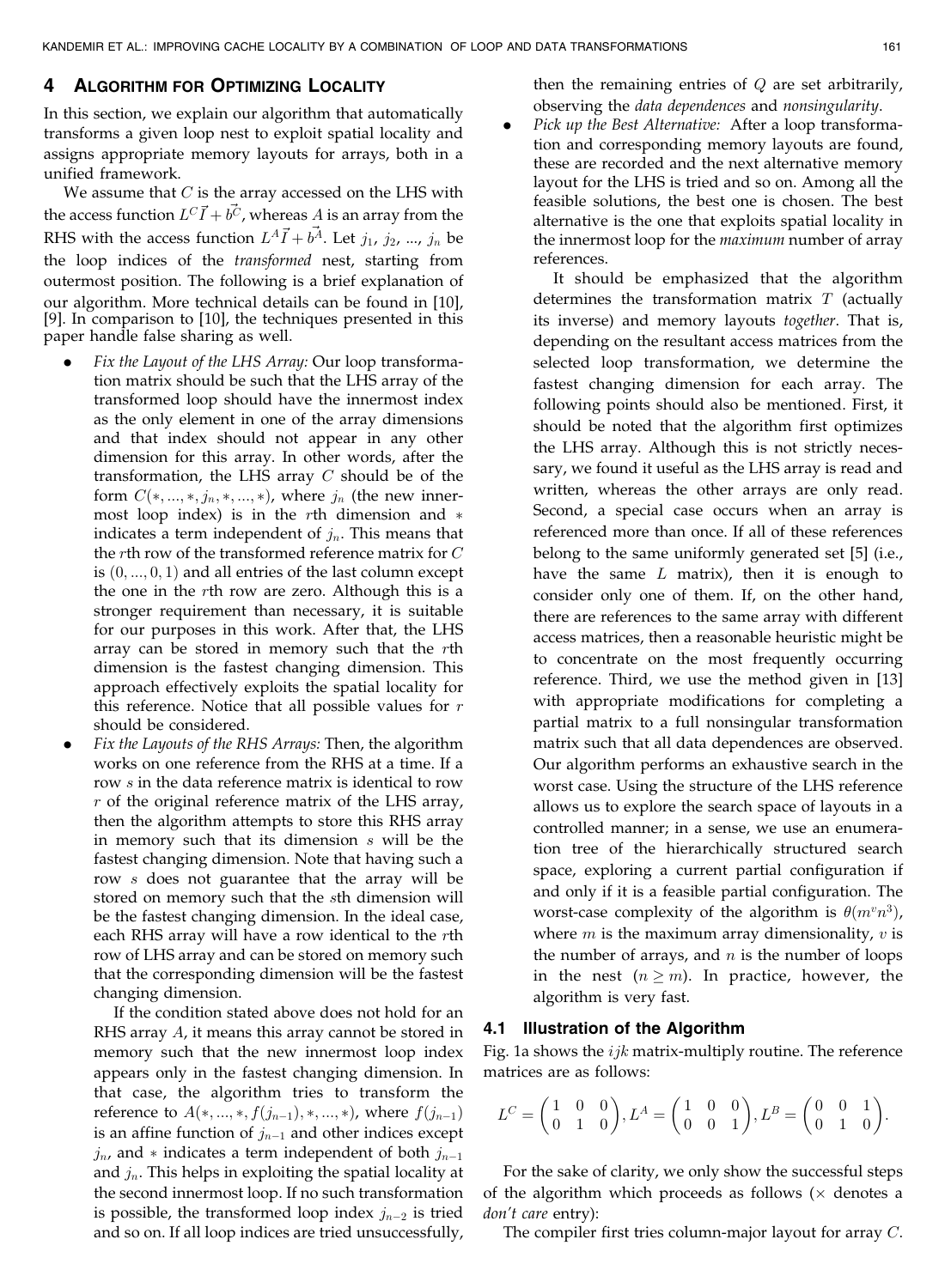| $DO \ i = 1, n$              | $DO \ u = 1, n$          | $DO \ u = 1, n$          | $DO \ v = 1, n$ | $DO \ v = 1, n$ | $DO \ v = 1, n$ |
|------------------------------|--------------------------|--------------------------|-----------------|-----------------|-----------------|
| $DO \ k = 1, n$              | $DO \ v = 1, n$          | $DO \ v = 1, n$          |                 |                 |                 |
| $CO \ v = 1, n$              | $DO \ v = 1, n$          | $DO \ v = 1, n$          |                 |                 |                 |
| $CP \ (i,j) + A[i,k]*B[k,j]$ | $C[w,u] + A[w,v]*B[v,u]$ | $C[u,w] + A[u,v]*B[v,w]$ |                 |                 |                 |
| $ENDDO \ k$                  | $ENDDO \ w$              | $ENDDO \ w$              |                 |                 |                 |
| $ENDDO \ i$                  | $ENDDO \ v$              | $ENDDO \ v$              |                 |                 |                 |
| $ENDDO \ i$                  | $ENDDO \ u$              | $ENDDO \ v$              |                 |                 |                 |
| $ENDDO \ i$                  | $ENDDO \ u$              | $ENDDO \ v$              |                 |                 |                 |
| $ENDDO \ i$                  | $ENDDO \ u$              | $ENDDO \ u$              |                 |                 |                 |
| $AND \ v$                    | $ENDDO \ v$              | $ENDDO \ v$              |                 |                 |                 |

Fig. 1. (a) Matrix-multiply nest. (b)-(c) Optimized versions of (a).

$$
L^C Q = \begin{pmatrix} 0 & 0 & 1 \\ \times & \times & 0 \end{pmatrix}.
$$

Thus,  $q_{11} = q_{12} = q_{23} = 0$  and  $q_{13} = 1$ .

$$
L^A Q = \begin{pmatrix} 0 & 0 & 1 \\ \times & \times & 0 \end{pmatrix}.
$$

Therefore,  $q_{33} = 0$ .

$$
L^B Q = \begin{pmatrix} \times & 1 & 0 \\ \times & 0 & 0 \end{pmatrix}.
$$

Therefore,  $q_{22} = 0$  and  $q_{32} = 1$ . At this point,

$$
T^{-1} = Q = \begin{pmatrix} 0 & 0 & 1 \\ q_{21} & 0 & 0 \\ q_{31} & 1 & 0 \end{pmatrix}.
$$

Setting  $q_{21} = 1$ ,  $q_{31} = 0$ ,

$$
T^{-1} = Q = \begin{pmatrix} 0 & 0 & 1 \\ 1 & 0 & 0 \\ 0 & 1 & 0 \end{pmatrix}.
$$

All the arrays are column-major and the resulting code is

shown in Fig. 1b.

Next, the compiler tries the other alternative memory

layout (row-major) for array C.

$$
L^C Q = \begin{pmatrix} \times & \times & 0 \\ 0 & 0 & 1 \end{pmatrix}.
$$

Thus,  $q_{13} = q_{21} = q_{22} = 0$  and  $q_{23} = 1$ .

$$
L^B Q = \begin{pmatrix} \times & \times & 0 \\ 0 & 0 & 1 \end{pmatrix}.
$$

Therefore,  $q_{33} = 0$ .

$$
L^A Q = \begin{pmatrix} \times & 0 & 0 \\ \times & 1 & 0 \end{pmatrix}.
$$

Therefore,  $q_{12} = 0$  and  $q_{32} = 1$ . At this point,

$$
T^{-1} = Q = \begin{pmatrix} q_{11} & 0 & 0 \\ 0 & 0 & 1 \\ q_{31} & 1 & 0 \end{pmatrix}.
$$

Setting  $q_{11} = 1$ ,  $q_{31} = 0$ , we obtain

$$
T^{-1} = Q = \begin{pmatrix} 1 & 0 & 0 \\ 0 & 0 & 1 \\ 0 & 1 & 0 \end{pmatrix}.
$$

All the arrays are row-major and the resulting code is shown in Fig. 1c.

Notice that our first optimized nest is the same as the nest obtained by earlier works [13], [14]. Our other optimized nest is the same nest used in Lam et al. [12] for row-major layouts. Since, even when the layouts are fixed as row-major or column-major, we exhaustively search for all possible loop transformations, in most cases (omitting temporal locality), we replicate the results obtained by pure loop oriented approaches such as that of Li [13].

# 5 GLOBAL LOCALITY OPTIMIZATION: MULTIPLE LOOP NESTS

In this section, we address the problem of optimizing a collection (sequence) of loop nests, each accessing a subset of the arrays in the program. It is easy to show that the problem of finding a global array layout and loop order combinations that satisfy all the nests is NP-complete, even for the restricted case where only row-major and columnmajor arrays are considered. Therefore, we present a heuristic for this problem.

#### 5.1 Locality Optimization Under Layout Constraints

During the compilation of a program, it may be possible that the compiler, due to data dependences or some other constraints, is not able to apply loop transformations or change memory layouts. In fact, the order of loops in the nest may only be partially changed or may not be changed at all. Similarly, the compiler may not be able to change the memory layouts of some arrays. Each unmodifiable information constitutes a constraint for the compiler.

We now focus on the problem of optimizing locality when some or all the array layouts are fixed. We note that each fixed layout requires that the innermost loop index should be in the appropriate array index position (dimension), depending on layout form of the array. For example, suppose that the memory layout for an  $m$ -dimensional array is such that the dimension  $k_1$  is the fastest changing dimension, the dimension  $k_2$  is the second fastest changing dimension,  $k_3$  is the third, etc. The compiler should first try to place the new innermost loop index  $j_n$  only to the  $k_1$ th dimension of this array. If this is not possible, then it should try to place  $j_n$  only to the  $k_2$ th dimension and so on. If all dimensions, up to and including  $k_h$ , are tried unsuccessfully, then  $j_{n-1}$  should be tried for the  $k_1$ th dimension and so on. In the next subsection, we show that this constrained layout algorithm is very important for global locality optimization.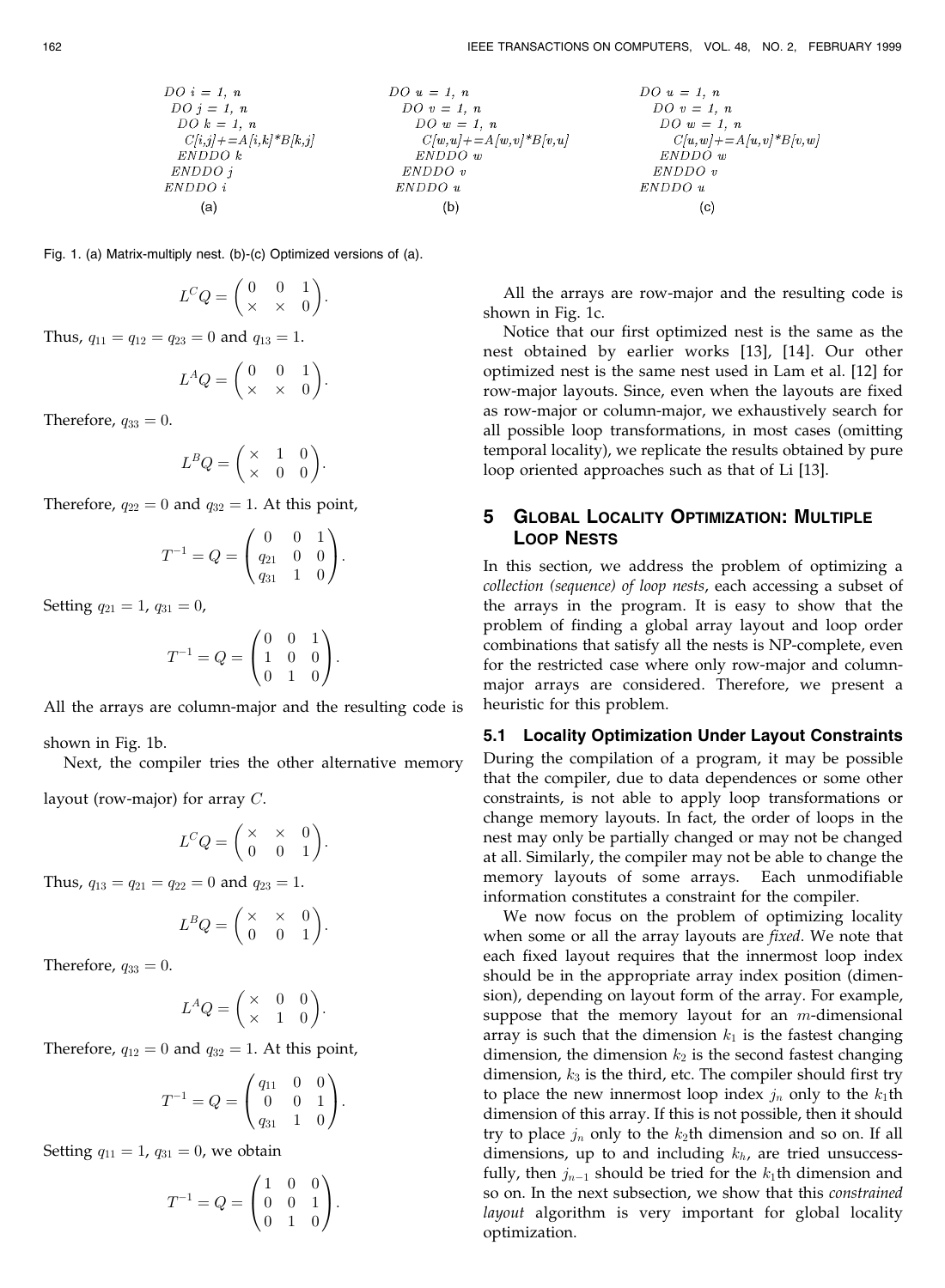

Fig. 2. Simulation results for the matrix-multiply nest.

#### 5.2 Global Locality Optimization Algorithm

The algorithm should find a memory layout for the array in question that satisfies the majority of the nests. Our approach is based on the concept of the most costly nest. Intuitively, this is the nest which takes the most (memory) time and should be optimized. Different methods can be adopted to choose this nest. For example, profiling may be used or the programmer can use compiler directives to give hints about this nest. Then, the algorithm proceeds as follows: First, the most costly nest is optimized using the algorithm presented in Section 4. After this step, the memory layouts for some of the arrays will be determined. Then, each of the remaining nests can be optimized using the approach presented for the constrained layout case in the previous subsection. After each nest is optimized, new layout constraints will be obtained, and these will be propagated for optimization of the next nest. Note that the order of processing for the remaining nests may be important. If the number of nests is small, a more aggressive approach can apply this heuristic by considering each nest in turn as the most costly nest. For a more formal discussion of the algorithm, we refer the reader to [9].



Cache Size=8K, N=500

 $0.40$ 

#### 6 EXPERIMENTAL RESULTS

This section presents experimental results for a number of example programs. We demonstrate the simulation results obtained by using an enhanced version of DineroIII [7], a trace-driven uniprocessor cache simulator. We simulate the miss rates over a range of cache sizes, block sizes, and setassociativities. For the matrix-multiply nest, we also present the execution times obtained on an SGI Challenge multiprocessor. This machine uses snoopy write-invalidate cache coherence. Each node has a 1 MB data cache attached to it. During the multiprocessor experiments, static scheduling has been employed. Due to lack of space, we present only a subset of our results. More results, as well as a quantitive comparison with Li's algorithm [13] can be found in the longer version of our paper [9].

#### 6.1 Matrix-Multiply

In Section 4.1, we showed how our algorithm optimizes this nest. Here, we present experimental results. Fig. 2 shows the miss ratios for the matrix-multiply nest with  $500 \times 500$ double arrays on a direct-mapped cache. We present four different versions of the program: unoptimized, optimized (all arrays column-major), tiled [12] version of the unoptimized nest, and finally the tiled version of the optimized nest. The first thing to notice is that the tiled-optimized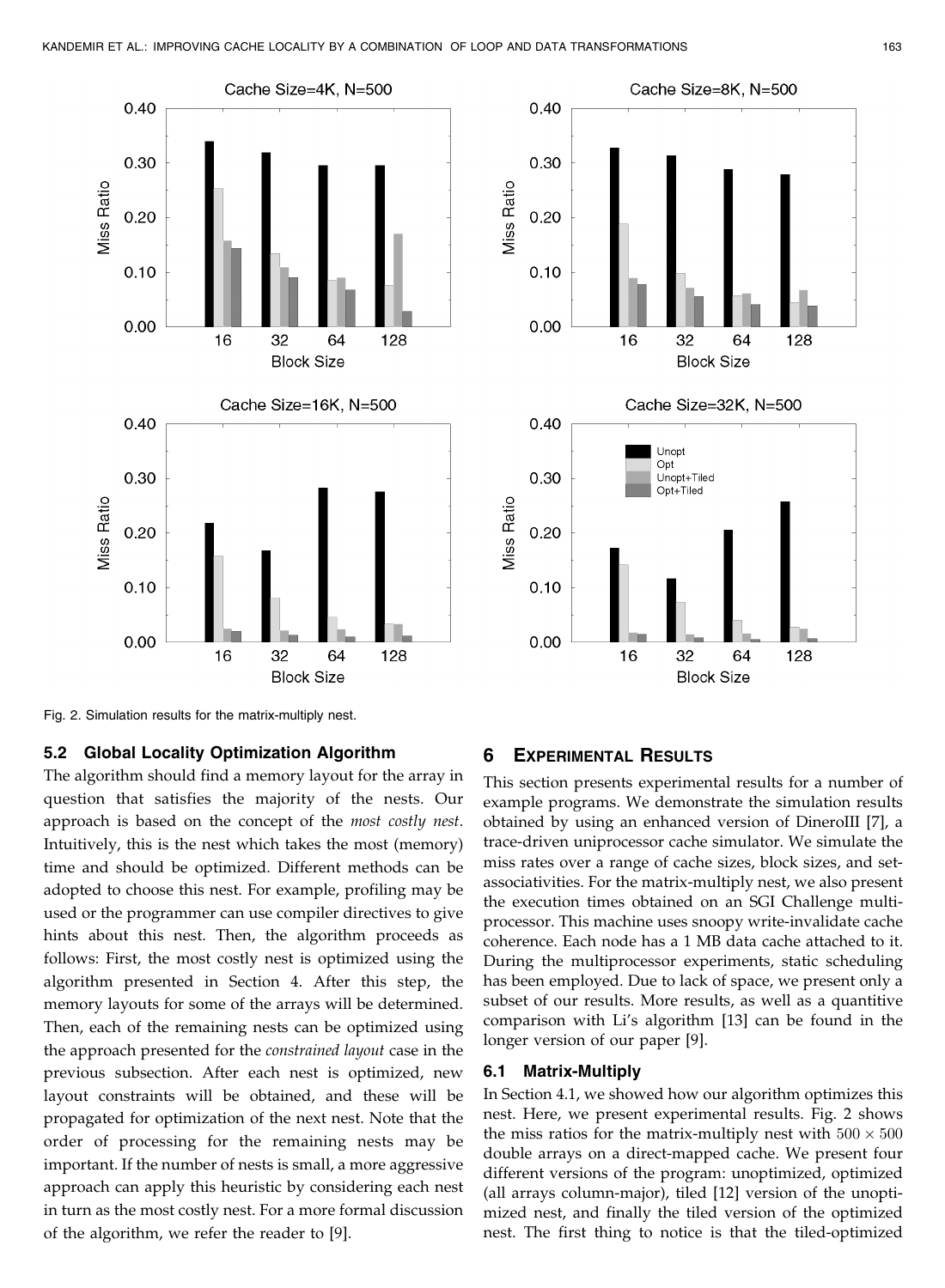

Fig. 3. (a) Execution times for the matrix-multiply nest on a single node. (b) Execution times for the matrix-multiply nest on multiple nodes. (c) Miss rates for dgemm. (d) Miss rates for dtrsl.

version outperforms the rest for all cache and block sizes. It is also important to note that, for some cases, even the optimized nest without tiling performs better than the tiledunoptimized version. The tile size is fixed at 32 for every loop in the tiled versions.

Fig. 3a shows the execution times for the matrix-multiply nest with different input sizes on a single node of the SGI Challenge and Fig. 3b gives the execution times on different number of processors on the SGI Challenge with  $2,000 \times$ 2; 000 double precision arrays. We note that there is a 20 percent performance improvement over the unoptimized nest on single node. For both the unoptimized code (Unopt) and the optimized code (Opt), only the outermost loop is parallelized.

#### 6.2 Example Nests from NAS Benchmarks

The NAS Parallel Benchmarks are a set of programs designed to help evaluate the performance of parallel supercomputers. To utilize the cache effectively, the benchmarks generally access data with unit stride. Default layout for the nests is column-major. It should be stressed that the examples considered here are only representative nests, not whole programs.

#### 6.2.1 FT Benchmark

This kernel uses simple-transpose and complicated-transpose nests. In Fig. 4a, the leftmost group of bars show the performance improvement for the simple-transpose obtained by our approach for different block sizes. Notice that the effectiveness of the approach increases with larger block sizes. The middle and rightmost bar-charts show the improvement for the complicated-transpose obtained by our approach for the tile sizes of  $64 \times 64$  and  $150 \times 150$ , respectively. Since, when tile size is  $64 \times 64$ , the data used by the innermost loops fit in the cache, our algorithm does not add much. It should be emphasized that this complicated-transpose nest is specifically meant for exploiting the cache locality. This example shows that the performance of a blocked (or tiled) loop nest can sometimes be further improved if proper data layout optimizations are applied.

#### 6.2.2 SP Benchmark

Fig. 4b illustrates the reduction in cache misses for a typical loop nest from the SP benchmark after loop distribution has been applied. As can be seen, for a block (cache line) size of 64, the miss rate of the optimized program is 35 percent of that of the unoptimized. We chose this example to illustrate that, sometimes, transformations such as loop distribution enable the applicability of our techniques.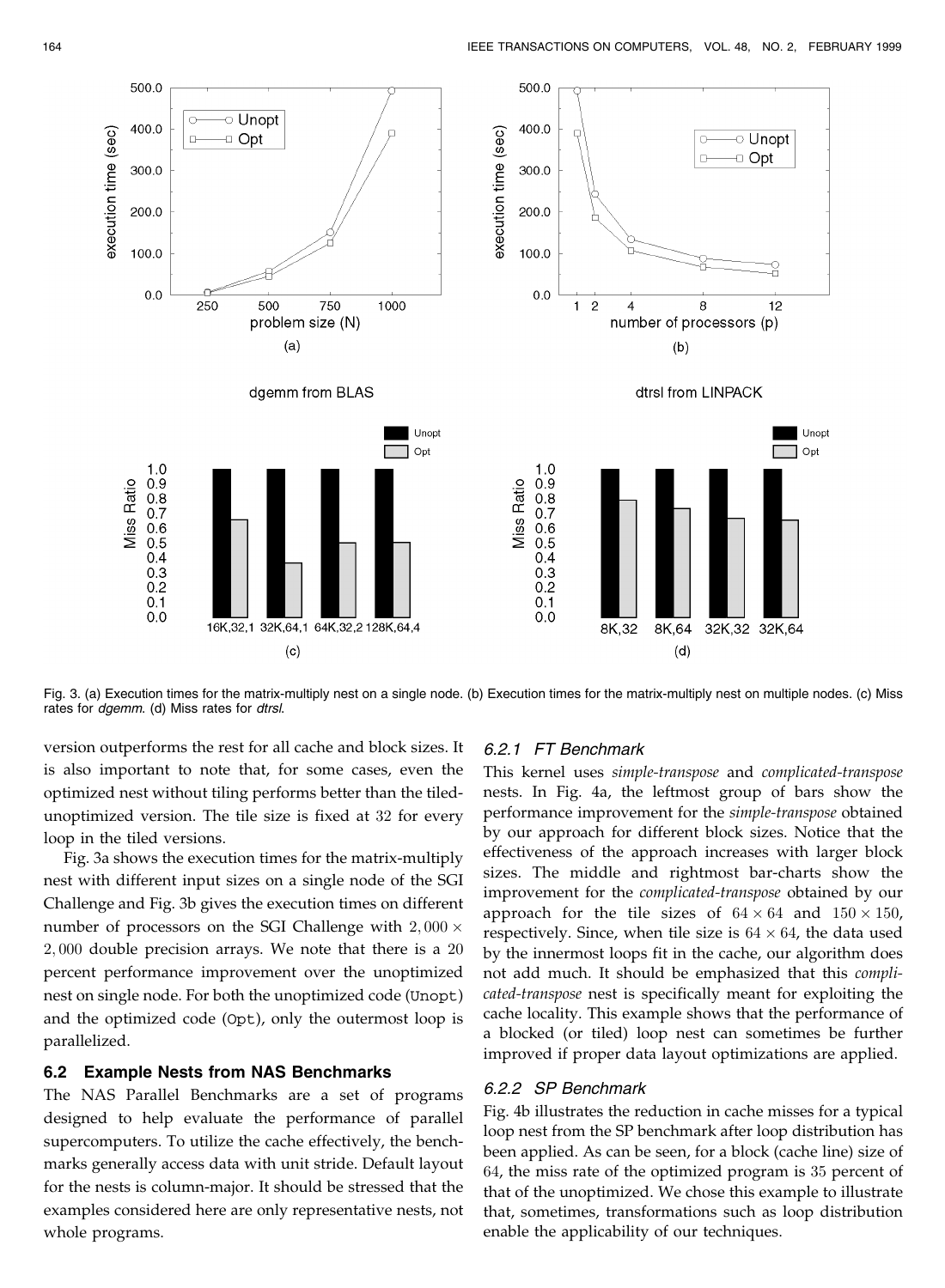

Fig. 4. (a) Miss rates for two example nests from the FT benchmark. (b) Miss rates for an example nest from the SP benchmark. (c) Miss rates for an example nest from the LU benchmark. (d) Miss rates for an example nest from the MG benchmark.

#### 6.2.3 LU Benchmark

Fig. 4c shows the performance improvement for a typical loop nest. With a block size of 128, more than half of the misses are eliminated.

#### 6.2.4 MG Benchmark

The performance improvement illustrated in Fig. 4d for a typical loop nest is substantial. It should be emphasized that, for this program fragment, neither data transformations alone nor loop transformations alone can optimize spatial locality for all arrays. Therefore, a combination of data and loop transformations derived using a technique like ours is crucial for the best performance.

#### 6.3 Additional Examples

Fig. 3c shows the miss rates for the dgemm routine from BLAS. This routine performs the following operation:  $C = \alpha f(A)f(B) + \beta C$ , where  $f(X) = X$  or  $X<sup>T</sup>$  for a matrix X, and  $\alpha$  and  $\beta$  are scalars. Both the unoptimized and the optimized versions have been called four times, each of which with different operation, and the averagemiss rates have been computed.Themissratesinthe figurearenormalizedsuchthat the miss rate for the unoptimized version is always 1. Below each pair of bars is given the triple cache size, block size,

*associativity*. In the simulation,  $500 \times 500$  double precision matrices are used. Fig. 4d demonstrates the performance improvement on *dtrsl*, a routine from LINPACK which solves the systems of the form  $T\vec{x} = \vec{b}$  or  $T^{T}\vec{x} = \vec{b}$ , where T is a triangular matrix of order  $n$ . While, for optimizing the  $d$ gemm both loop and data transformations have been used, for dtrsl, only the data transformations have been applied.

# 7 FALSE SHARING

In shared-memory multiprocessors, when processors make references to different data items within the same cache block, even though there is no dependence, false sharing may occur [8], [18]. Since cache coherence is maintained on a block basis, when one processor modifies a data item, it causes an invalidation in the other processors' cache. One of the main causes of the false sharing is the parallelization of a loop that carries spatial reuse [13]. Reducing the extent of false sharing can improve the scalability of parallel applications, as well as the execution time. On the other hand, the larger the granularity of parallelism, the better it is because the synchronization overhead will diminish with the increasing parallelism granularity. Therefore, to get the maximum benefit from shared memory multiprocessors,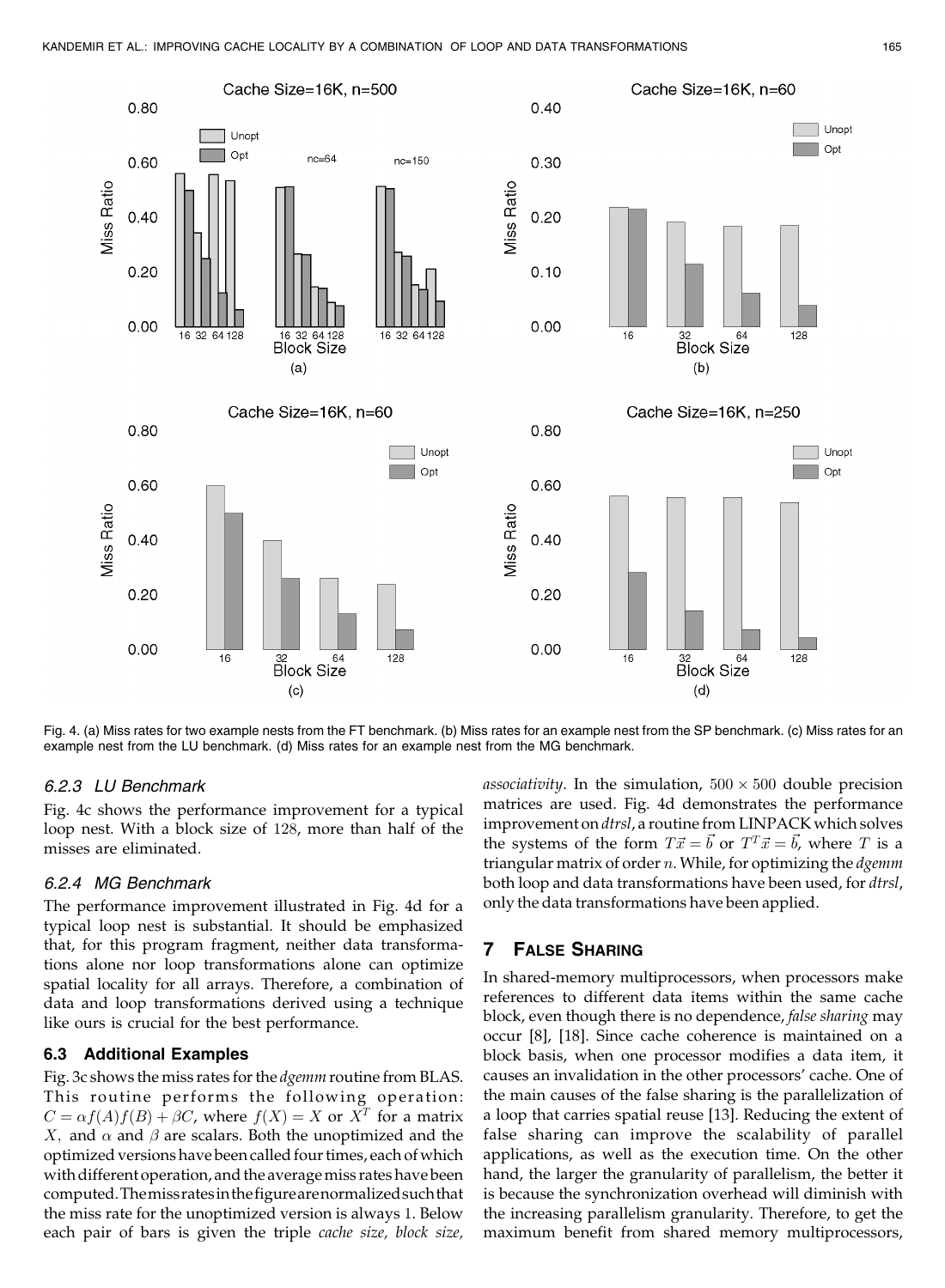TABLE 1 Possible Loop Permutations and the Best Fastest Changing Dimensions (denoted X)

|         | array $A$   |   |   | array $B$    |   |   |
|---------|-------------|---|---|--------------|---|---|
| order   |             | 2 | 3 |              | 2 | 3 |
| i, j, k |             |   | Χ |              | Χ |   |
| i, k, j |             | X |   | $\mathbf{X}$ |   |   |
| j, i, k |             |   | Χ |              | Χ |   |
| j, k, i | $\mathbf X$ |   |   |              |   | Χ |
| k, i, j |             | Χ |   | $\mathbf X$  |   |   |
| k, j, i | χ           |   |   |              |   | X |

parallelism and locality should be optimized and false sharing should be reduced as much as possible. This optimization problem looks very hard because of the numerous factors involved in the optimization process.

We now discuss how our algorithm can be extended to work in a shared memory multiprocessor environment. We start by observing that, so far, our algorithm derives good loop and data transformations to optimize spatial locality in the innermost loops if possible. As a consequence (in many cases), the outermost loops in the transformed nest will not carry any spatial reuse. Therefore, the compiler can safely parallelize these loops as, since they carry no spatial reuse, most probably they will not cause false sharing. As a rule, the compiler should always refrain from parallelizing a loop that carries spatial reuse. In the following, we only focus on loop permutations.

Essentially, we want the transformed loop nest to be of the following generic form:

DO 
$$
i_1 = \cdots, \cdots
$$

\nLOALL  $i_k = \cdots, \cdots$ 

\nLO  $i_m = \cdots, \cdots$ 

\nLO  $i_m = \cdots, \cdots$ 

\nLO  $i_1 = \cdots, \cdots$ 

\nloop body

\nENDDO  $i_m$ 

\n...

\nENDDO  $i_m$ 

\n...

\nENDDOALL  $i_k$ 

# $\stackrel{\cdots}{ENDDOi_1}$

In this generic form, all the spatial reuse will be carried by only a subset of the loops between  $i_m$  and  $i_n$ , including both these loops and the loops between them will not be parallelized. There will be only a single parallel loop  $i_k$ , where  $1 \leq k \leq m - 1$ . We want k to be as small as possible. The best possible loop nest will have  $k = 1$  and  $m = n$  and only  $i_n$  will carry all the spatial reuse in the nest. The steps taken by our approach are as follows:

1. Run the locality optimization algorithm explained in this paper to obtain a sequence of alternative transformed programs. The possible loop nests are permutations of the original loop nest. The possible array layouts are row-major, column-major, and higher equivalents of them.

- 2. Then, the compiler starts handling these loops one at a time. For a given transformed loop, it checks which outermost loop can be executed parallel. Then, it checks whether that loop carries any spatial reuse as well. If so, the compiler discards that alternative and focuses on the next. This process stops when the compiler finds the set of all alternative loop nests which fit in our generic form explained above.
- Among the candidate alternatives, the compiler chooses the one which has the outermost loop parallelism. We use spatial locality as a tie breaker if there is a need to do so. If there is still more than one such alternative, any of those will do the job.

Consider the following example.

 $DO i = 1, N - 1$ DO  $j = 1, N$ DO  $k = 2$ , N  $A[i, j, k] = B[j, k, i] + A[i, j, k - 1] + A[i, j, k]$  $B[j, k, i + 1] = A[i, j, k] + B[j, k, i] * B[j, k, i]$ ENDDO k ENDDO j ENDDO i

Table 1 shows all the possible loop permutations and, for each array, the fastest changing dimension (marked with X) for each permutation. For example, for the  $i, j, k$  loop order, the third dimension of  $A$  and the second dimension of  $B$ should be the fastest changing dimensions. An application of dependence analysis [21] reveals that the only parallelizable loop is the *j* loop. Let us focus on the loop order  $k$ , *i*, *j*. This loop order results in very good spatial locality provided that, for array A, the second dimension is the fastest changing dimension and, for array  $B$ , the first dimension is the fastest changing dimension. Notice that, in that case, the spatial reuse for both the arrays are carried by the  $j$  loop. Since this loop is the only parallelizable loop in the nest, when it runs parallel, there will be false sharing for both A and B. Since this alternative does not fit in our generic optimized loop nest explained above, the compiler discards it. With a similar analysis, we can eliminate the alternative  $i, k, j$  as well. The remaining four alternatives fit in our generic form. Since  $j, i, k$  and  $j, k, i$  have the outermost loop parallelism, we select one of them as our transformed nest.

To sum up, after the second step of our approach, we have four candidates and, after the third step, we have only two candidates, which are equally optimized from the points of view of false sharing and locality.

#### 8 SUMMARY

This paper presents a new algorithm for improving cache locality in scientific computations. Our algorithm transforms the loop nests and changes the memory layouts of multidimensional arrays in a unified framework. Our algorithm can either be employed alone or can be combined with other locality optimizations, such as tiling, and transformations, such as loop fusion and loop distribution. Experimental results on several programs provide strong